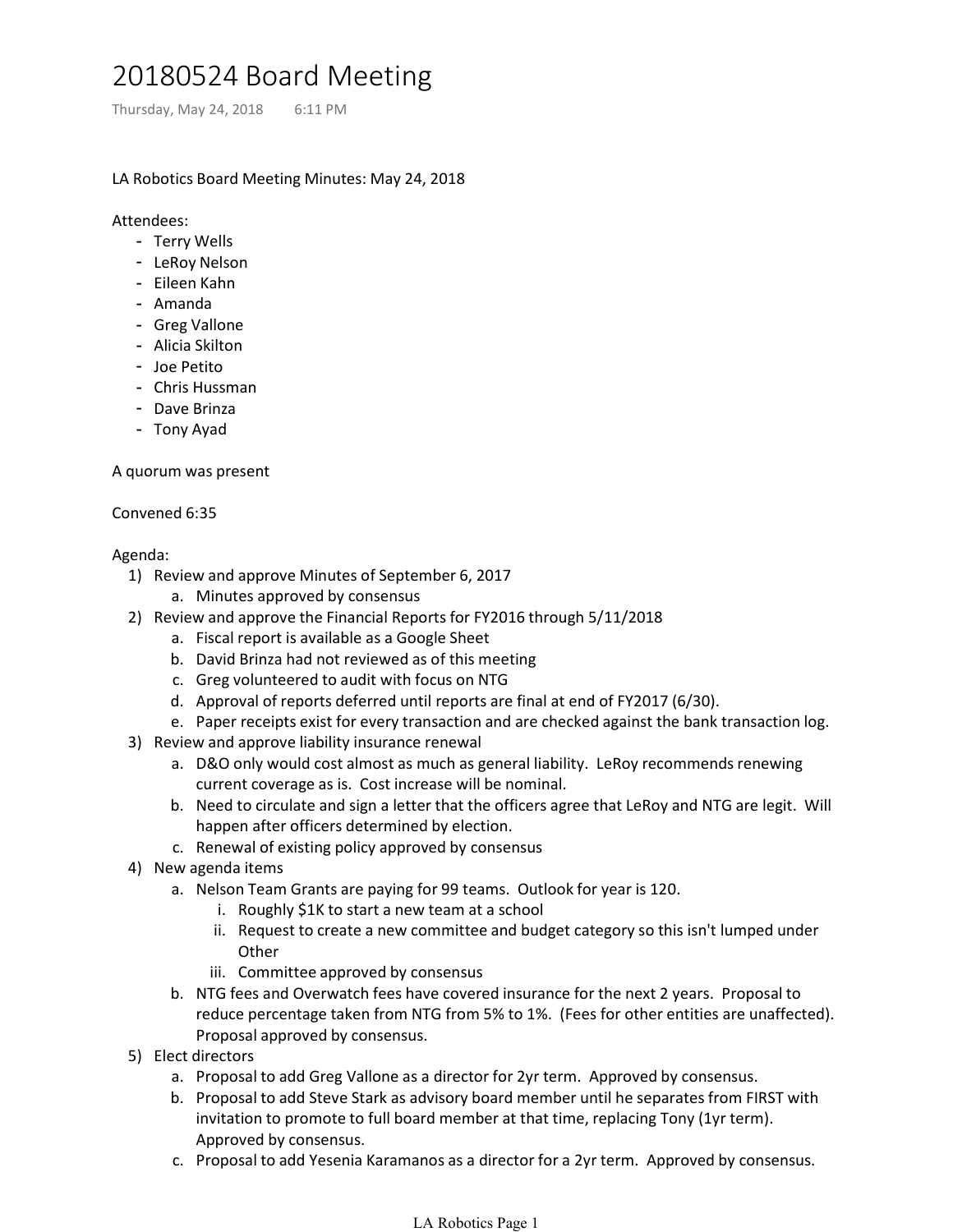- d. Renewals for the following for 2yr term:
	- i. Terry approved by consensus
	- ii. Joe approved by consensus
	- iii. LeRoy approved by consensus
	- iv. Eileen approved by consensus
- 6) Elect officers: President, Vice President, Secretary, Treasurer
	- a. Brinza is willing to move to VP instead of Pres. Joe agreed to swap positions and take Pres.
	- b. LeRoy will continue as treasurer
	- c. Terry will continue as secretary
	- d. Slate approved by consensus
- 7) Review committees and select committee chairs
	- a. Eileen volunteers to lead "Special Projects". This will cover the various invitations we receive throughout the year. Approved by consensus.
	- b. Necessary committees are: Audit, SCRRF, NTG
	- c. All committees

| Committee                 | Chair | <b>Members</b>                  |
|---------------------------|-------|---------------------------------|
| <b>SCRRF</b>              | Chris | Terry, Joe, Dave, Eileen, LeRoy |
| Audit                     | Greg  | Yesenia, Dave, Tarek            |
| NTG                       | LeRov | Greg, Yesenia, Tarek            |
| Special Projects   Eileen |       | Amanda, Greg, Yesenia           |

- d. Discussion around repurposing SCRRF scholarship money as team support grants
	- i. History: scholarships were created as an opportunity to return excesses from event operations to the community.
	- ii. Eileen will develop a proposal for how to allocate money (this year \$3K. Likely variable YoY). Initial proposal is \$1K per team for 3 teams based on need. Eileen will take care of the details and execute the process. Report due to the board at the Nov meeting. Approved by consensus.
	- iii. Joe will contact FIRST to remove us from the list.
- e. Website: Alicia will continue as co-webmaster with LeRoy
- f. Social Media: Folded in with Special Projects. Eileen will work with Amanda.
- g. Programs: not a committee. FLL, FTC, VEX will have an individual contact.
- 8) Assign committee members

See above

- 9) Committee reports
	- a. Audit
		- i. No report at this time. Deferred until end of FY17.
	- b. SCRRF
		- i. No classic or workshops
		- ii. Kitbot build day happened at Valencia HS. 6-8 teams attended.
		- iii. Request: All SCRRF events shall produce a report that can be posted for historical reference.
		- iv. Scrimmage: 2 days at Valencia HS. Total of 23 teams registered, 18 attended. Was a successful event. Lots of inquiries about Fall Classic
		- v. Issued 3 scholarships this year.
		- vi. VHS has been reserved for Fall Classic 2018 and Scrimmage 2019.
		- vii. Fall Classic dates are: 9/29-30
		- viii. CoolerMaster event hosted 12 teams. LibbyKamen is dragging their feet in paying \$6K. Chaminade has agreed to accept \$4K and wait for the rest. LARobotics has taken 5% of the \$34K prize money processed for the event.
	- c. NTG
		- i. New committee formed